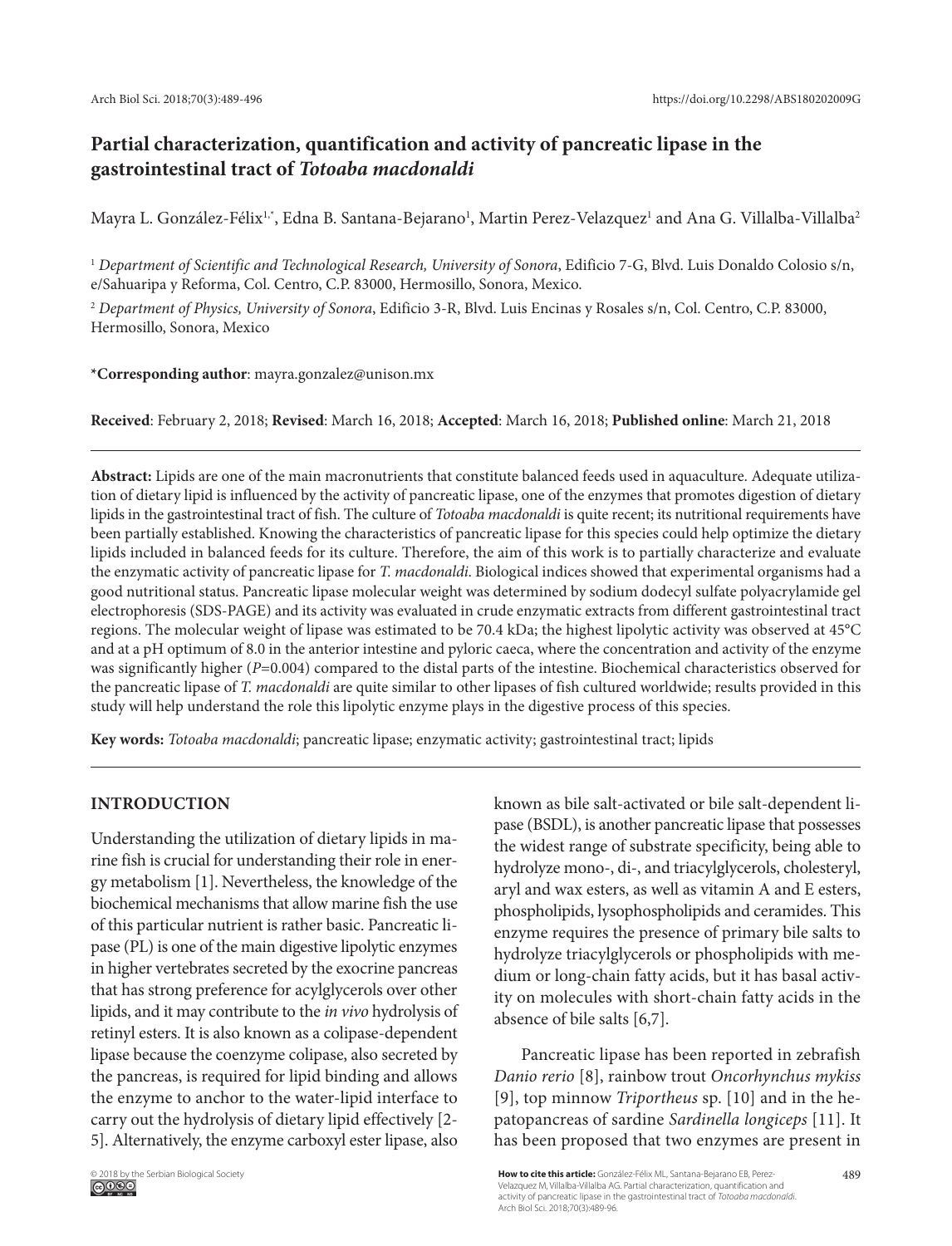*O. mykiss*, one that predominantly hydrolyzes triacylglycerols and the other wax and steryl esters [9,12]. In turbot *Scophthalmus maximus*, a non-specific lipase with activity in the absence of bile salts was reported [13-15], although it was later confirmed to be a bile salt-dependent lipase [16,17].

*Totoaba macdonaldi* is a marine sciaenid of the Gulf of California with great potential for aquaculture, although knowledge about its digestive enzyme assembly, their activity, and physiology is still rather scarce. Development of aquafeeds for its culture is progressing as quantitative nutritional requirements are established, but lipid levels from 8 to 22% do not seem to affect its growth performance, similarly to red drum, *Sciaenops ocellatus*, another sciaenid for which lipase is apparently not stimulated by increasing dietary lipid content. Dietary lipid is one of the crucial macronutrients in balanced feeds for cultured fish species [18]; it plays an important role as a source of energy, as a constituent of cell membranes and tissues, as a supply of essential fatty acids, and as a precursor of molecules that have many important and diverse functions in their metabolism [19]. However, lipid requirement varies according to species, sex, developmental stage and habitat, among other variables [20]. When dietary lipid is provided to cultured fish in excess, it is stored in their bodies, e.g. in the liver, the peritoneal cavity and muscle, and could affect the quality and shelf-life of the marketed fillet [21,22]. Moreover, excess dietary lipid may limit feed consumption resulting in reduced fish growth during culture, as reported for *S. ocellatus* [23,24] and totoaba [25]. Knowing the type of lipase present in a particular fish species and its functional characteristics contributes to the understanding of the digestive physiology of the organism and could perhaps help develop strategies to improve feed formulations. The objective of the present work was to partially characterize, quantify and investigate the activity of pancreatic lipase along the gastrointestinal tract of *Totoaba macdonaldi.*

#### **MATERIALS AND METHODS**

#### **Ethics statement**

All fish were treated according to the Official Mexican Norm (NOM-062-ZOO-1999) on the technical specifications for the production, care and use of laboratory animals (in Spanish), issued by the Official Journal of the Federation on August 22, 2001, which is approved by the Ethics Committee of the University of Sonora.

# **Experimental fish and biological indices**

Forty experimental fish were donated by the Center for Reproduction of Marine Species of the State of Sonora (CREMES) located in Kino Bay, Sonora, Mexico. *T. macdonaldi* individuals were killed by immersion in iced water ( $\approx 4$ °C). Individual weight (IW, g) and total length (IL, cm) were measured to determine the condition factor K=(wet body weight $\times$ 100)/total length<sup>3</sup>, cm [26]. Then, fish were eviscerated *in situ* and the gastrointestinal tract (GIT) was removed, separately stored in sealed plastic bags, and transported in an ice-filled cooler to the Nutrition Laboratory of the Department of Scientific and Technological Research of the University of Sonora (DICTUS). The weights of the liver and viscera were obtained for each individual to determine the hepatosomatic index HSI [%]=(liver weight/total weight)×100, and the viscerosomatic index VSI [%]=(viscera weight/total weight)×100. GIT samples were stored at -82.0°C until further analyses.

#### **Enzyme extraction and SDS-PAGE**

The GIT of fish was dissected into four sections: anterior, middle and posterior intestine, and pyloric caeca. Homogenates were obtained with approximately 0.5 g of tissue from each section, 1.3 mL of 50 mM Tris-HCl buffer solution (pH 7.5), and 0.7 mL of protease inhibitors (0.5 mL benzamidine-HCl 2mM, and 0.2 mL EDTA 1 mM) using an homogenizer (Ultra Turrax, T18 basic, IKAWorks Inc., Wilmington, NC, USA). The crude extract obtained was centrifuged (Heraeus Fresco 21, Thermo Fisher Scientific, Dreieich, Germany) at  $21,000 \times g$  and  $4^{\circ}$ C for 30 min, until the samples were clear. After centrifugation, the precipitate was discarded, and the supernatant was concentrated and semi-purified in using 30 kDa centrifugal filters (Amicon®Ultra-4, Centrifugal filter device, Millipore Corp., Billerica, MA, USA) at  $1300 \times g$  and  $4^{\circ}$ C for 30 min. The protein content of the semi-purified extract was analyzed in 100 µL of sample from each extract via combustion by the Dumas method, N factor=6.25; method 968.06 [27], with a Dumas Nitrogen Analyzer (Model NDA 702, VELP® Scientifica, Usmate, Italy).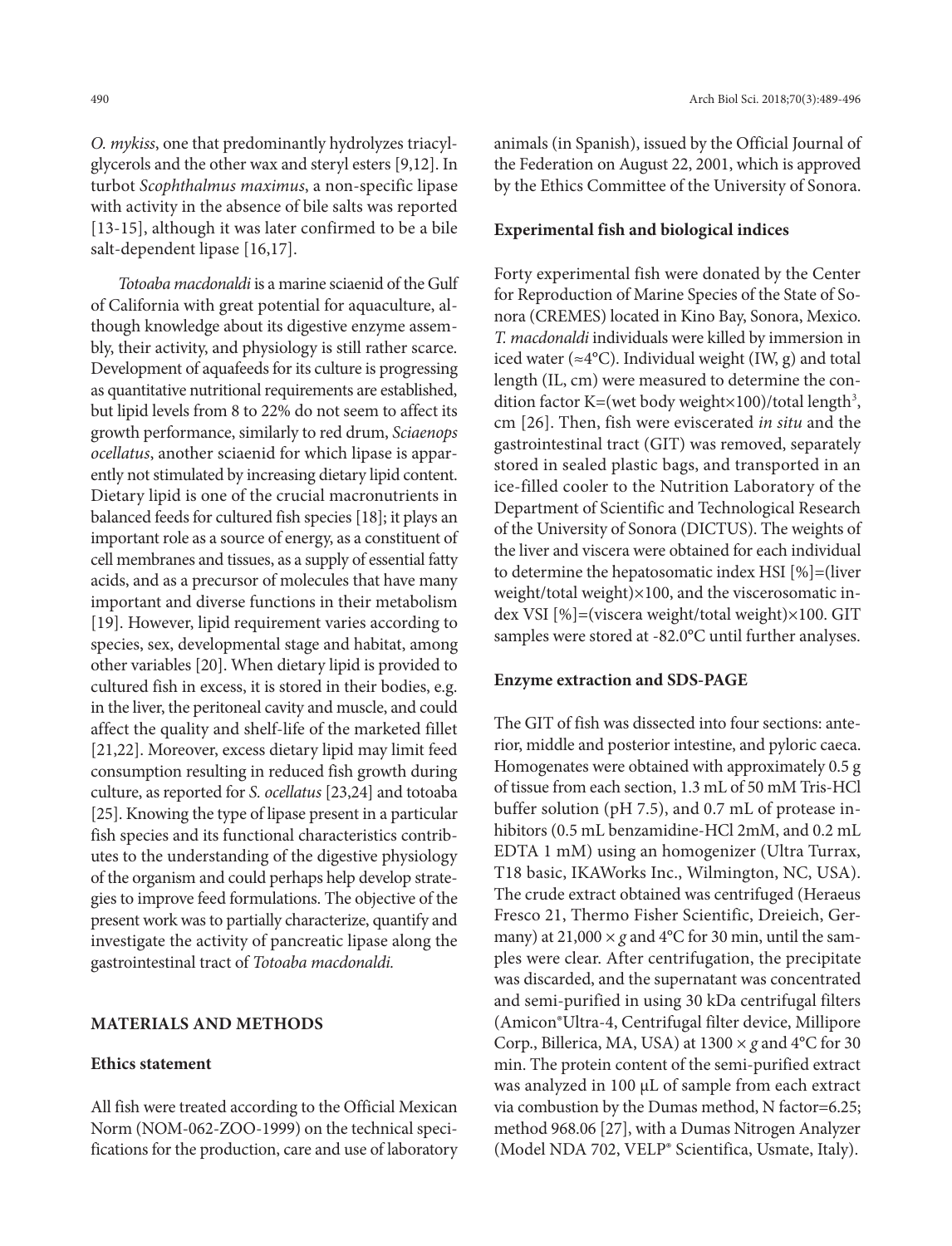In order to determine the molecular mass of lipase and to quantify its content in the different sections of the GIT of fish, SDS-PAGE was carried out in a fourgel vertical electrophoresis system (Mini-Protean Tetra Cell, Bio-Rad; CA, USA) using 10% polyacrylamide gels. The enzymes were resolved at a constant voltage of 115 V applied for about 2.5 h at 10°C. Gels were then fixed in a solution of 40% ethanol and 10% acetic acid, rinsed twice with distilled water, and stained overnight in gentle agitation with QC Colloidal Coomassie stain, then destained by rinsing again in distilled water. An internal standard (Precision Plus Protein Standard, Bio-Rad®, Hercules, CA, USA) with proteins of 10-250 kDa, and human pancreatic lipase (BCR-693, European Community Bureau of Reference) were used as a molecular weight marker and as a quantitative internal standard, respectively. Lastly, the gels were scanned with a GS-900 Calibrated Densitometer (Bio-Rad®, Hercules, CA, USA) for identification and quantification of protein bands using the ImageLab 5.0 software (Build 18, Bio-Rad®, Hercules, CA, USA).

## **Zymography**

To confirm the band identified as PL in the SDS-PAGE gels, a zymogram was obtained following a previously described procedure [28]. Briefly, SDS-PAGE was done as previously described. After resolving at a constant voltage of 115 V, the gel was immediately rinsed three times with distilled water and equilibrated in a 50-mM Tris-HCl (pH 8) buffer for 30 min at 25°C. A chromogenic substrate solution was prepared, containing 0.01% phenol red, 1% oleic acid, and 2% agar dissolved in a 10-mM CaCl<sub>2</sub> solution with the pH adjusted to 8.2 using 0.1 N NaOH. This solution was warmed to 95°C for 2 min to dissolve the agar and cooled down to 40°C at ambient temperature. The gel was then covered with the chromogenic substrate and allowed to solidify during 30 min, followed by incubation for approximately 3.5 h at 37°C. After incubation, lipase activity was observed as a yellow spot on the fuchsia colored gel.

#### **Activity of pancreatic lipase**

Activity of PL within the different sections of the GIT was determined in quadruple samples by the enzymatic assay of lipase (EC 3.1.1.3) using olive oil as a substrate, with minor modifications. The homogenates were prepared using three volumes of 200 mM Tris-HCl buffer solution (pH 7.7) and centrifuging twice at  $21000 \times g$  and 4°C for 30 min, until the samples were clear. The supernatant was recovered and used to prepare a solution of 1 mL 200 mM Tris-HCl buffer (pH 7.7), 2.5 mL tridistilled water, 1 mL of crude extract, and 3 mL olive oil. Then, the samples were mixed vigorously and incubated in a shaker at 35°C and 120 rpm for exactly 30 min. The reaction was stopped by adding 3 mL of 95% ethanol, followed by addition of four drops of 0.1% phenolphthalein, and titration with a solution of 50 mM NaOH to a light pink color. In all blanks, the enzyme crude extract was added after the 30-min incubation period. Each reaction sample and blanks were analyzed in duplicates. One unit of activity of lipase (U) per mL of crude extract was defined as the amount of enzyme that will hydrolyze 1.0 microequivalent of fatty acid from a triglyceride in one hour at pH 7.7 and 35°C, using the equation U [mL-1]=[(mL NaOH used) (molarity of NaOH) (1000) (2) (dilution factor)]/(volume of enzyme used in mL). In this equation, 1000 is the conversion factor from milliequivalent to microequivalent, and 2 is the time conversion factor from 30 min to 1 h (unit definition).

# **Effect of temperature on lipase activity**

Enzymatic activity was higher in the anterior intestine and pyloric caeca as compared to the other two sections of the GIT. Thus, these two sections were used to evaluate the effect of temperature on enzymatic activity. The analysis was run in triplicate samples for each temperature tested: 20, 25, 30, 35, 40, 45, 50, 55 and 60°C. Each triplicate sample and its blank were run per duplicate, following the same method previously described.

## **Effect of pH on lipase activity**

The anterior intestine and pyloric caeca were also used to evaluate the effect of pH on enzymatic activity as previously described, using a pH range of 6 to 10. Buffers were adjusted according to pH: a 200-mM citrate-phosphate buffer was used for pH 6.0, a 200-mM Tris-HCl buffer for pH 7.0 to 9.0, and a 200-mM glycine-NaOH buffer for pH 10. The temperature for incubation was adjusted to 45°C because, at this value, lipase activity was observed to be optimal in the previous test (2.4.1.).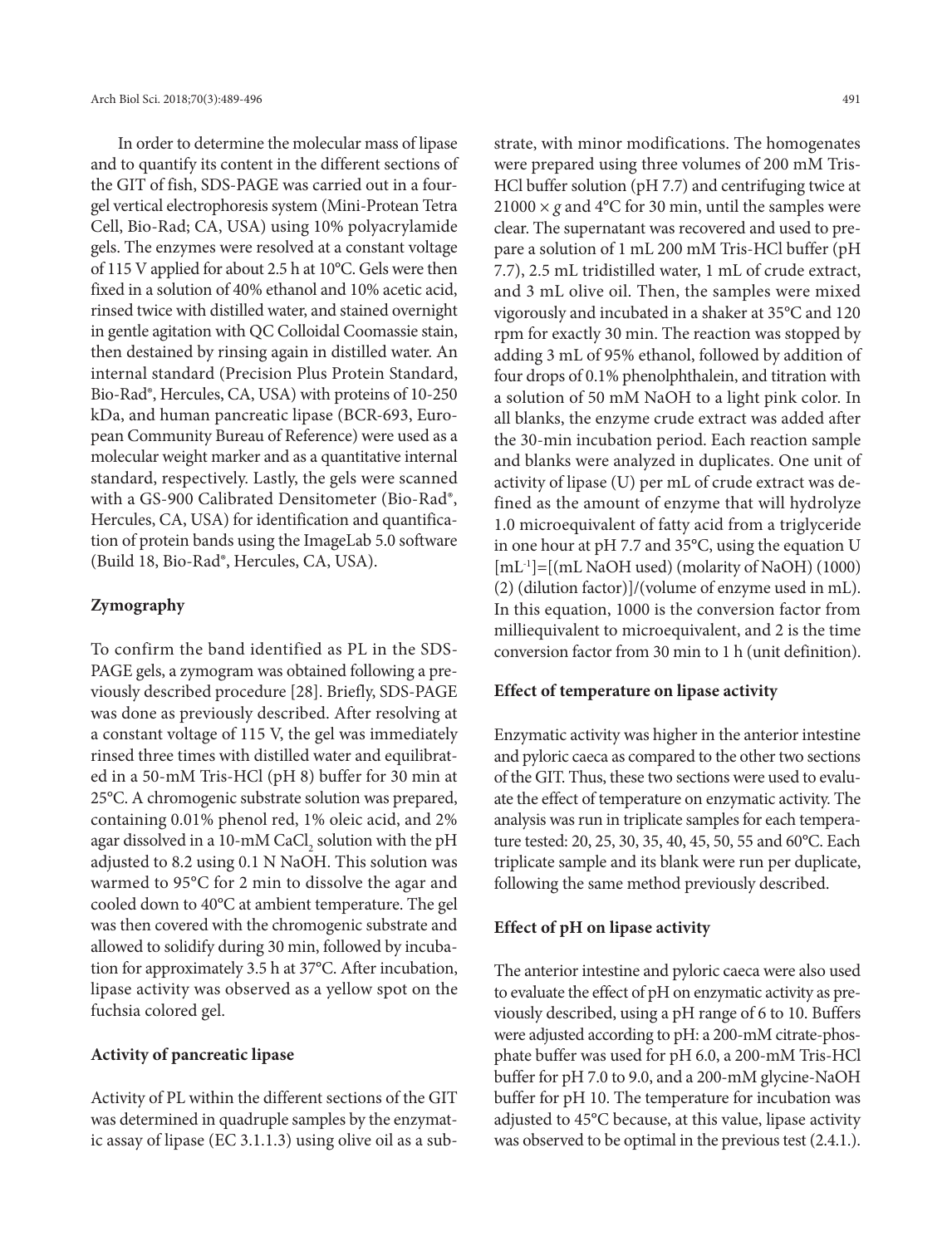# **Statistics**

Biological indices, the molecular weight and concentration of pancreatic lipase determined by electrophoresis were analyzed by descriptive statistics, whereas enzymatic activity in the different sections of the GIT, at different temperatures and at different pH, were subjected to one-way analysis of variance (ANOVA) using a significance level of *P*≤0.05. Tukey's HSD test was used as the mean separation procedure where significant differences were observed. All statistical analyses were performed using the Statistical Analysis System (SAS Institute Inc., 2013, Software Release 9.4, Cary, NC, USA) software package.

# **RESULTS**

## **Biological indices**

Individual mean average weight (±standard error of the mean, SEM) was 1477.25±22.98 g. The weight of the viscera, consisting of esophagus, stomach, pyloric caeca and intestine, as well as associated organs like heart, liver, swim bladder, gallbladder, etc., averaged 72.52±1.47 g. Fish total length averaged 52.86±0.31 cm. The condition factor (K) averaged 1.00±0.01, while hepatosomatic and viscerosomatic indices averaged 0.91±0.03% and 4.92±0.08%, respectively.

# **Molecular weight, concentration and activity of lipase in the GI**

The mean molecular weight (±SEM) of the semipurified pancreatic lipase of *T. macdonaldi* determined by SDS-PAGE was 70.4±0.26 kDa. This band was confirmed by zymography (Fig. 1). Coomassie blue-stained polyacrylamide gels also provided an estimated content of the enzyme along the GIT. The estimated content in the anterior, middle and posterior intestine, as well as the pyloric caeca were 11.0, 2.5, 2.4, and 2.7 mg of PL  $g^{-1}$  of tissue, respectively. Lipolytic activity was significantly higher (*P*=0.0004) in the anterior intestine,  $35.6 \pm 5.4$  U mL<sup>-1</sup> of crude enzymatic extract, followed by pyloric caeca, 24.1±2.6 U mL-1, middle intestine,  $15.8 \pm 2.1$  U mL<sup>-1</sup>, and posterior intestine  $8.0 \pm 1.3$  U mL<sup>-1</sup>, where activity was significantly lower compared to other sections of the GIT (Fig. 2).



**Fig. 1. A** – PAGE gel of the semi-purified crude extract of pancreatic lipase from different sections of the gastrointestinal tract of *Totoaba macdonaldi*, with a molecular weight of 70.4 kDa. Std – Precision Plus Protein Standard (Bio-Rad®, Hercules, CA, USA). **B** – PAGE gel of pancreatic lipase of *T. macdonaldi* stained with QC Colloidal Coomassie. **C** – Zymogram demonstrating lipase activity towards oleic acid.



**Fig. 2.** Activity of pancreatic lipase in the different sections of the GIT of *Totoaba macdonaldi* at 35°C. Values of activity with different superindices are significantly different (*P*=0.0004).

## **Effect of temperature and pH on lipase activity**

The anterior intestine and pyloric caeca were the sections of the GIT of *T. macdonaldi* where more lipase activity was observed. Thus, the effect of temperature and pH on enzyme activity was evaluated using both segments. Activity was consistently higher in the anterior intestine as compared to the pyloric caeca (Table 1), and significantly higher activity (*P*<0.0001) was observed at 45°C, with 70.3 U mL-1 of crude enzymatic extract in the anterior intestine compared to the rest of the evaluated temperatures (Fig. 3). In addition, significantly higher enzymatic activity (*P*<0.0001) was observed at the pH of 8.0 (Table 2), 73.8 U mL $^{-1}$  in the anterior intestine, compared to rest of the evaluated values (Fig. 4).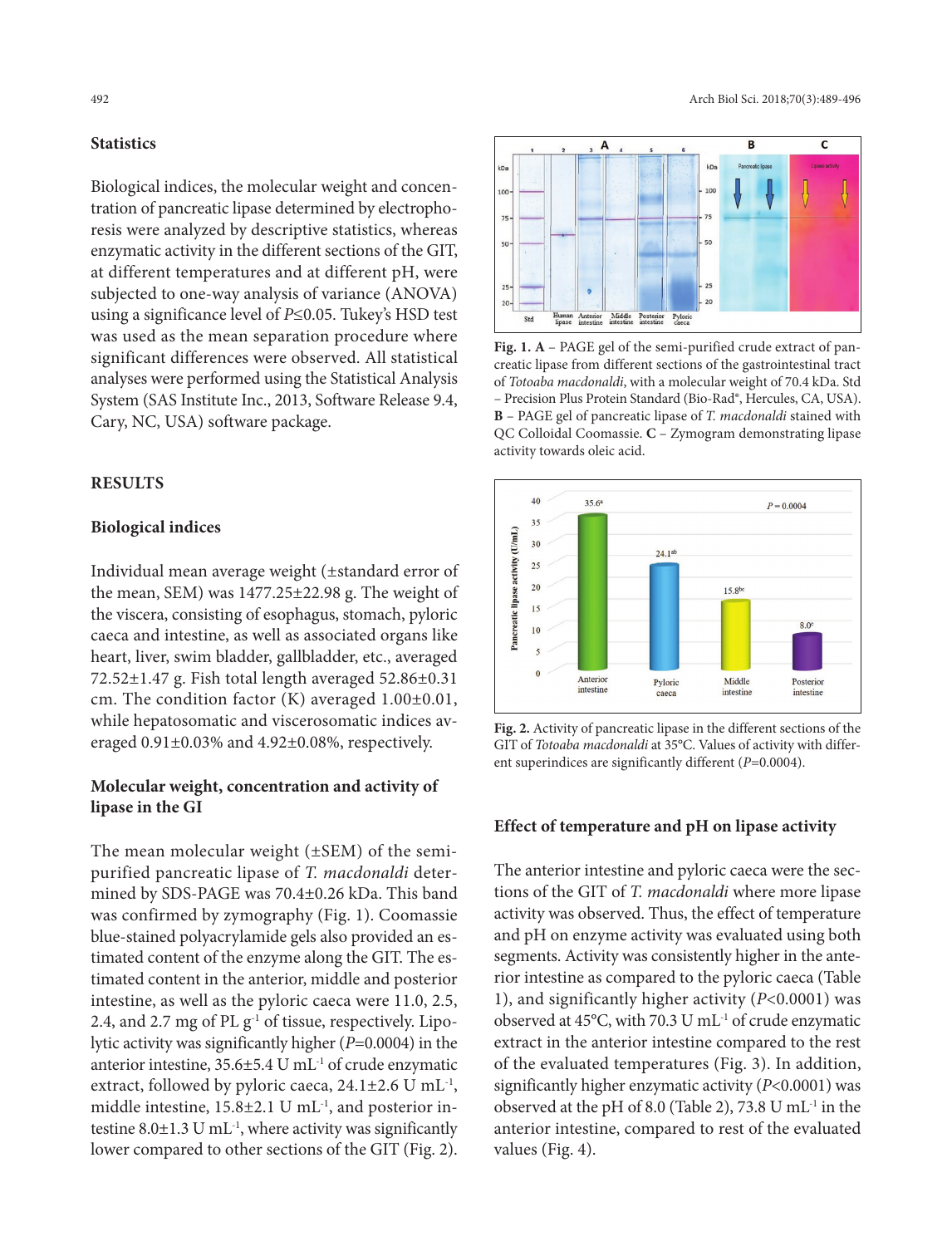**Table 1.** Pancreatic lipase activity in the anterior intestine and pyloric caeca of *Totoaba macdonaldi* at different temperatures.

|                | <b>Anterior intestine</b><br>Enzymatic<br>activity U mL <sup>-1</sup> of<br>crude extract |            |                    | Pyloric caeca<br>Enzymatic<br>activity<br>$U$ mL <sup>-1</sup> of crude<br>extract |            |
|----------------|-------------------------------------------------------------------------------------------|------------|--------------------|------------------------------------------------------------------------------------|------------|
| Temperature    | $Mean*$                                                                                   | <b>SEM</b> | <b>Temperature</b> | $Mean*$                                                                            | <b>SEM</b> |
| $20^{\circ}$ C | $13.2^{\text{de}}$                                                                        | 3.1        | $20^{\circ}$ C     | 7.5 <sup>ef</sup>                                                                  | 1.4        |
| $25^{\circ}$ C | $14.8^{de}$                                                                               | 2.6        | $25^{\circ}$ C     | 10.0 <sup>ef</sup>                                                                 | 1.4        |
| $30^{\circ}$ C | $31.0$ bcde                                                                               | 4.9        | $30^{\circ}$ C     | 15.6 <sup>def</sup>                                                                | 1.9        |
| $35^{\circ}$ C | 35.5 <sup>bcd</sup>                                                                       | 4.2        | $35^{\circ}$ C     | 24.1 <sup>bcd</sup>                                                                | 2.6        |
| $40^{\circ}$ C | $39.0^{bc}$                                                                               | 4.1        | $40^{\circ}$ C     | 28.8 <sup>b</sup>                                                                  | 1.6        |
| $45^{\circ}$ C | $70.3^{\circ}$                                                                            | 7.8        | $45^{\circ}$ C     | 43.1 <sup>a</sup>                                                                  | 2.8        |
| $50^{\circ}$ C | 45.8 <sup>b</sup>                                                                         | 8.1        | $50^{\circ}$ C     | $26.3^{bc}$                                                                        | 3.0        |
| $55^{\circ}$ C | $22.5$ <sup>cde</sup>                                                                     | 1.4        | $55^{\circ}$ C     | $16.9$ <sup>cde</sup>                                                              | 2.1        |
| $60^{\circ}$ C | 9.5 <sup>e</sup>                                                                          | 4.2        | $60^{\circ}$ C     | 5.0 <sup>f</sup>                                                                   | 1.4        |
| ANOVA Pr>F     | < 0.0001                                                                                  |            | ANOVA Pr>F         | < 0.0001                                                                           |            |

\*Means in each column with the same letter are not significantly different (P≤0.05).

**Table 2.** Pancreatic lipase activity in the anterior intestine and pyloric caeca of *Totoaba macdonaldi* at different pH.

|                  | Anterior intestine<br>Enzymatic activity<br>U mL $^{-1}$ of crude<br>extract |            |                  | Pyloric caeca<br>Enzymatic<br>activity<br>U mL <sup>-1</sup> of crude<br>extract |            |
|------------------|------------------------------------------------------------------------------|------------|------------------|----------------------------------------------------------------------------------|------------|
| pH               | $Mean*$                                                                      | <b>SEM</b> | pН               | $Mean*$                                                                          | <b>SEM</b> |
| 6                | $17.5^{\circ}$                                                               | 0.7        | 6                | 8.3 <sup>d</sup>                                                                 | 1.5        |
| $\overline{7}$   | $32.1^{\circ}$                                                               | 1.1        | 7                | 24.2 <sup>b</sup>                                                                | 2.2        |
| 8                | 73.8 <sup>a</sup>                                                            | 0.7        | 8                | 36.7 <sup>a</sup>                                                                | 2.5        |
| $\boldsymbol{9}$ | $40.4^{b}$                                                                   | 1.8        | 9                | $18.3^{bc}$                                                                      | 2.2        |
| 10               | $24.6^{\rm d}$                                                               | 1.1        | 10               | $11.3^{cd}$                                                                      | 1.9        |
| ANOVA Pr>F       | < 0.0001                                                                     |            | $ANOVA$ $Pr > F$ | < 0.0001                                                                         |            |

\*Means in each column with the same letter are not significantly different (P≤0.05).

# **DISCUSSION**

Dietary protein has proven to be readily used as a source of energy in fish; however, dietary lipid and carbohydrate can have a protein-sparing effect, allowing protein to be preferentially used for somatic growth [25,29-31], a goal usually set for any cultured species in aquaculture. Juvenile *Totoaba macdonaldi* has shown similar growth performance when fed dietary lipid (provided as sardine fish oil) levels ranging from 8 to 22% at a fixed crude protein level of 46% [32], suggesting there is a limit in the capability to use this macronutrient, as has been observed in other species. For instance, in *Dicentrarchus labrax*, a plateau in enzymatic activity of lipase and phospholipase A2 was observed when supplementing more than 15% dietary triglycerides and more than 4.5% dietary phospholipid, respectively [33]. For *S. ocellatus*, maximal lipase activity was suggested to occur at a dietary inclusion of neutral lipid close to 11.8% [34]. This is an indication of a limited physiological ability in marine fish species to utilize this nutrient, during either digestion, absorption, transport or storage of dietary lipid. Since *T. macdonaldi* is a relatively new species in aquaculture, little is known with respect to the set of digestive enzymes present in the gastrointestinal tract of this species and their characteristics. Knowing these properties for its lipase will not only contribute to understanding the digestive physiology of this marine fish, but could also help improve feed formulations for its culture.



**Fig. 3.** Activity of pancreatic lipase in the anterior intestine of *Totoaba macdonaldi*. **A** – At different temperatures. **B** – At different pH. Values of activity with different superindices are significantly different (*P*<0.0001).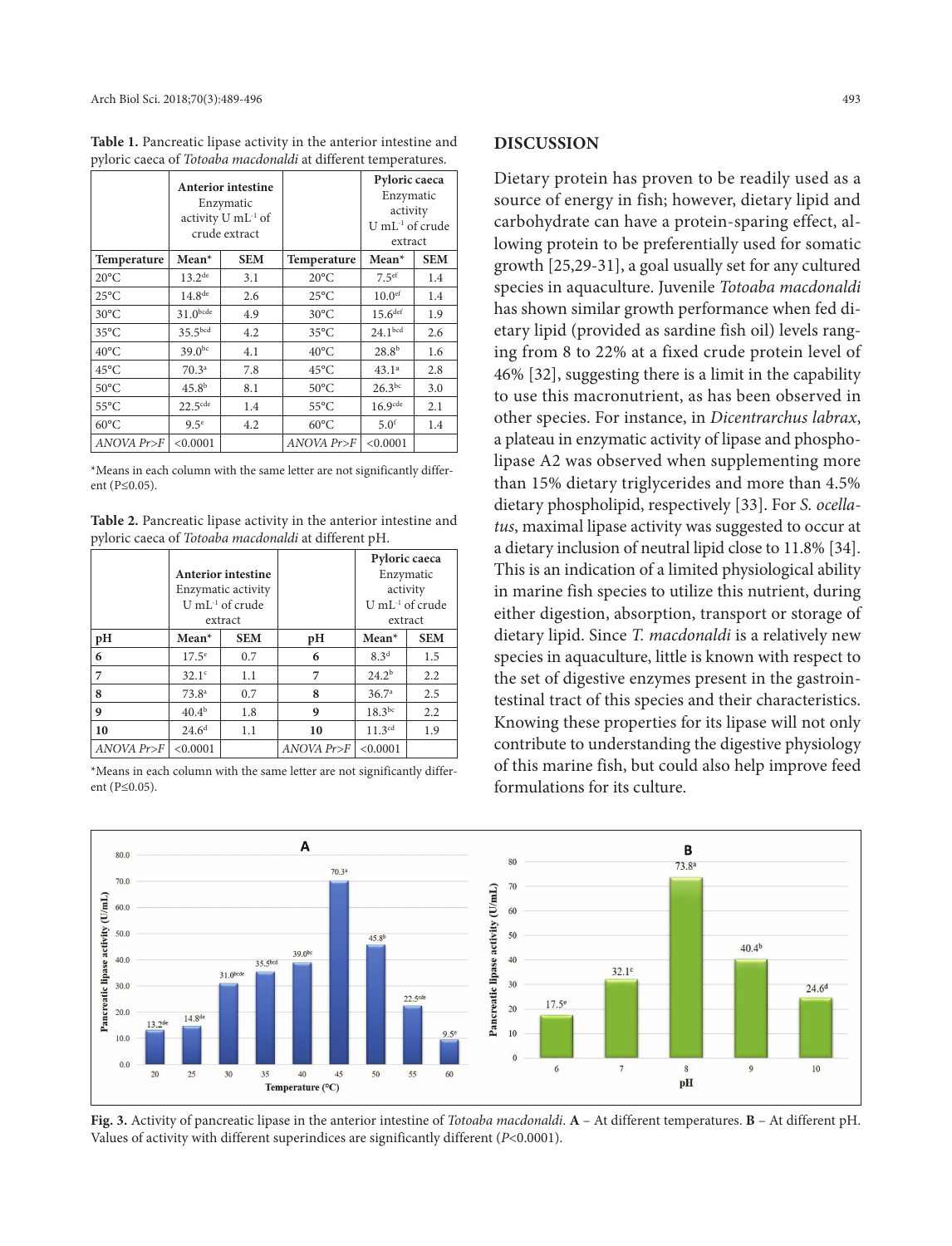The molecular weights reported for lipases of marine fish vary according to species [35], as can be expected, and although evidence suggests the presence of bile salt-dependent lipase is more common, there is evidence of a PL-colipase system as well [19]. Molecular weights reported for BSDL of different marine fish species include those of 64 kDa in *Pagrus major* [36] and 60 kDa in *Gadus morhua* [37]. In the pyloric caeca of *Oncorhynchus tshawytscha*, two bands of 79.6 and 54.9 kDa were reported as possibly the uncleaved and the final form of its BSDL, respectively [38]. Other molecular weights reported for lipases include a 74 kDa hepatic lipase of *Cyprinus carpio* [35], and a 57.4 kDa pancreatic lipase in the intestine of *Cynoscion othonopterus*  [18]. In this study, the molecular weight determined for pancreatic lipase of *T. macdonaldi* was 70.4 kDa, which is within the range of values previously mentioned for other fish species. For this sciaenid, there is a strong possibility that the pancreatic lipase described in the current study is not a BSDL because the activity of the enzyme was detected without supplementation of bile salts, and its activity did not increase in the presence of bile salts or natural bile extracts [39], although this inference requires further confirmation.

From the quantification of PL in the different regions of the gastrointestinal tract of *T. macdonaldi,* it was clear that the enzyme was more abundant within the anterior section of the intestine and the pyloric caeca. Moreover, the activity of PL was also significantly higher (*P*=0.0004) in the aforementioned sections. This observation coincides with the higher concentrations and activity of lipase also reported in the pancreas, anterior intestine and pyloric caeca of several fish species, like *S. aurata* [40,41], *Thunnus orientalis* [42], *Glyptosternum maculatum* [43] and the hybrid *Oreochromis niloticus* × *O. aureus* [44], among others. This is not surprising because pancreatic enzymes are secreted within the upper intestine of fish [45], thus, their concentration and activity would be more conspicuous in this area and would decrease towards the distal sections of the GIT. However, the activity of lipases and other enzymes is subjected to modifications by the influence of many factors, such as age, the source and quality of the dietary lipid, the prandial status, and the species [46].

It was established that the BSDL of *S. ocellatus* had the highest activity at a pH close to 8.0 and 50°C

[47], the same temperature value reported for optimal lipolytic activity in *S. aurata* [41]. The maximum lipolytic activity from pancreatic crude extracts of *T. orientalis*, *T. macdonaldi* and *Morone saxatilis* was reported at pH 8.0 and temperatures ranging from 35 to 45°C [39]. Optimal lipolytic activity was observed at 40°C for *Sardinops sagax caerulea* [48], while the highest lipolytic activity was observed at 35°C and at a pH of 8-8.5 for *O. tshawytscha* and *Macruronus novaezelandiae* [38]. In this study, the highest lipolytic activity was observed at 45°C and a pH optimum of 8.0 in both anterior intestine and pyloric caeca of *T. macdonaldi*, confirming the observations provided previously for this species [39], and agreeing with the general observations of related sciaenids and marine fish. As expected, pancreatic enzymes, including PL and BSDL, would be more active in the alkaline pH range, between 7.0 and 9.0, values that may very well be expected in the intestine of marine teleosts. However, unlike pH, it is often observed that temperatures for optimal activities of some enzymes are higher than the physiological temperature of the organisms where they are found [49]; when temperature rises, the kinetic energy of the molecules increases, also increasing the reaction rate, but at higher temperature denaturation of the enzyme is more likely to occur [50], which explains to some extent why optimal enzymatic activities differ from optimal physiological temperatures.

The biological indices obtained from the experimental organisms are in agreement with values previously reported [32,51] for smaller *T. macdonaldi* of 74.7 and 128.3 g of initial individual weight, which ranged from 0.7-1.3%, 2.7-3.8% and 1.0-1.3 for HSI, VSI, and K, respectively, altogether comparable to the values of 0.91%, 4.92% and 1.0 in this study. A general well-being was observed in the experimental fish that was corroborated by the condition factor K, an index reflecting the effect of biotic and abiotic interactions on the physiological condition of cultured fish [52]. The HSI could be also used an indicator of the nutritional status of fish; fluctuation of this value can be an indication of seasonal or dietary changes, infections, etc., and an elevated value could be associated to a high consumption of an energy-dense or nutrientdense diet [53]; however, this was not exhibited in the liver of *T. macdonaldi* from this study.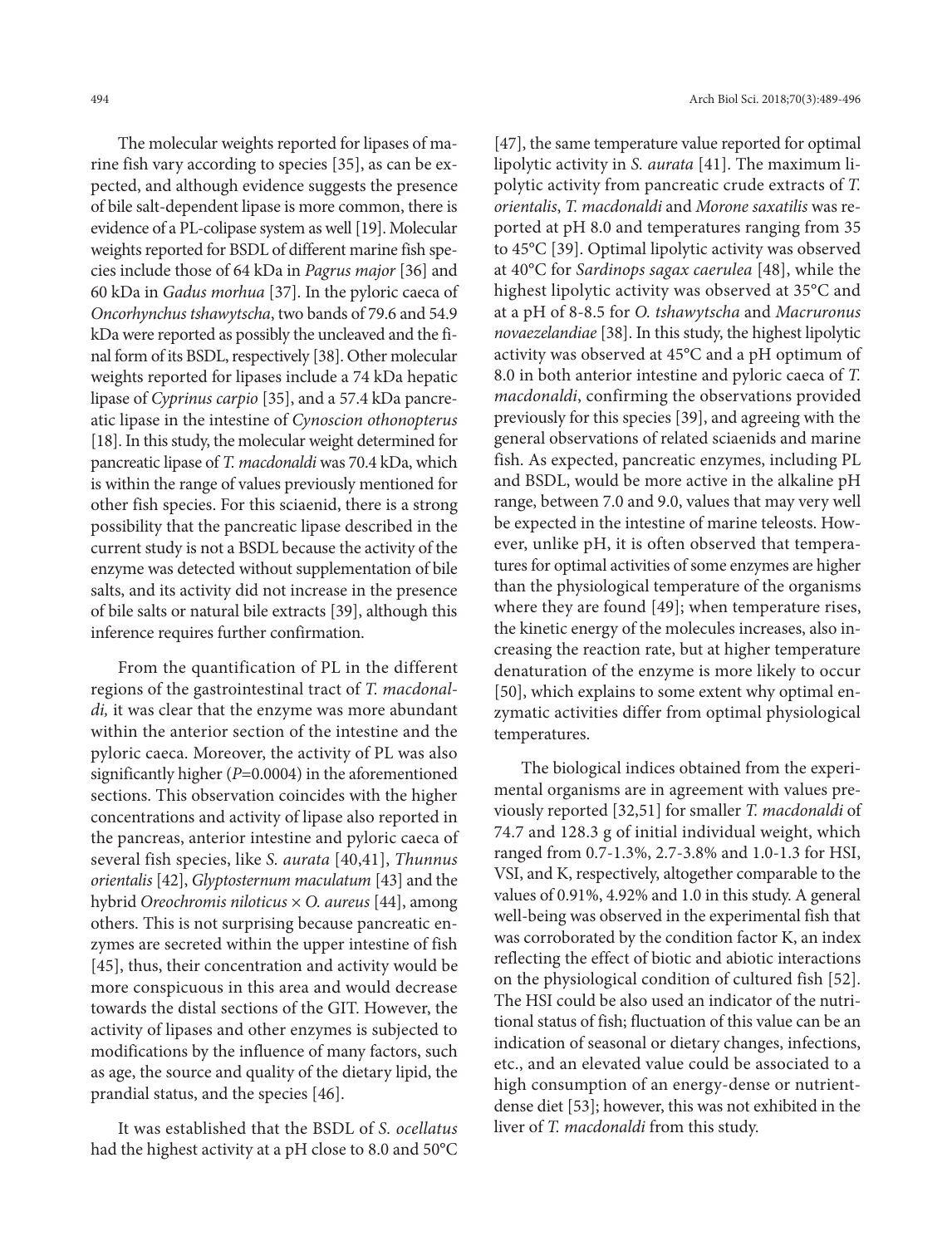## **CONCLUSIONS**

A pancreatic lipase of 70.4 kDa was identified in the GIT of *Totoaba macdonaldi* and confirmed through the colored trace of enzymatic activity observed in a zymogram. The concentration and activity of the enzyme were significantly higher in the anterior intestine and pyloric caeca, decreasing towards the middle and posterior sections of the digestive tract. Higher lipolytic activity was confirmed to be at 45°C and at a pH optimum of 8.0 in both anterior intestine and pyloric caeca. There is a strong possibility that the pancreatic lipase described for *T. macdonaldi* in this study is not a BSDL because the activity of the enzyme was detected without supplementation of bile salts, and its activity did not increase in the presence of bile salts or natural bile extracts as previously reported, although additional studies are required to confirm this inference, and to further characterize this enzyme. Fully understanding the enzymatic action and potential of pancreatic lipase will contribute to understanding the catabolism of lipid *in vivo* for this species and promote better formulations of balanced feeds, and may perhaps allow its utilization in industrial applications.

**Acknowledgments:** Funding for Mrs. Santana-Bejarano was provided by the Consejo Nacional de Ciencia y Tecnología (CONA-CYT-México). The authors would like to thank the Center for Reproduction of Marine Species of Sonora State (C.R.E.M.E.S.), Kino Bay, Sonora, Mexico, for donating the experimental fish. The mention of trademarks or proprietary products does not constitute an endorsement of the product and does not imply its approval to the exclusion of other products that may also be suitable.

**Author contributions:** Santana-Bejarano, M.Sc. contributed to all of the analytical determinations and data analysis. Dr. Perez-Velazquez procured the experimental organisms and contributed to their processing, estimation of biological indices, the editing of this manuscript and with financial support. Dr. Villalba-Villalba participated in the analytical determination of enzymatic activity. Dr. González-Félix participated in the SDS-PAGE analysis, the analysis of data, with the financial support, and with the writing of this manuscript.

**Conflict of interest disclosure:** The authors have no conflict of interest related to this work.

#### **REFERENCES**

1. Patton JS, Nevenzel JC, Benson AA. Specificity of digestive lipases in hydrolysis of wax esters and triglycerides studied in anchovy and other selected fish. Lipids. 1975;10:575-83.

- 2. Lowe ME. Structure and function of pancreatic lipase and colipase. Annu Rev Nutr. 1997;17:141-58.
- 3. Lowe ME. The triglyceride lipases of the pancreas. J Lipid Res. 2002;43:2007-16.
- 4. Van Tilbeurgh H, Bezzine S, Cambillau C, Verger R, Carrière F. Colipase: structure and interaction with pancreatic lipase. Biochim Biophys Acta. 1999;1441:173-84.
- 5. Crenon I, Foglizzo E, Kerfelec B, Verine A, Pignol D, Hermoso J, Bonicel J, Chapus C. Pancreatic lipase-related protein type I: A specialized lipase or an inactive enzyme. Protein Eng. 1998;11:135-42.
- 6. Terzyan S, Wang Ch-S, Downs D, Hunter B, Zhang X. Crystal structure of the catalytic domain of human bile salt activated lipase. Protein Sci. 2000;9:1783-90.
- 7. Kurtovic I, Marshall SN, Zhao X, Simpson BK. Lipases from mammals and fishes. Rev Fish Sci. 2009;17:18-40.
- 8. Holmes RS, Cox LA. Bioinformatics and evolution of vertebrate pancreatic lipase and related proteins and genes. J Data Mining in Genom Proteomics. 2012;3:1-10.
- 9. Leger C. Digestion, absorption and transport of lipids. In: Cowey CB, Mackie AM, Bell JG, editors. Nutrition and feeding of fish. Academic Press, London, UK; 1985. p. 299-331.
- 10. Patton JS, Haswell MS, Moon TW. Aspects of lipid synthesis, hydrolysis, and transport studied in selected Amazon fish. Can J Zool. 1978;56:787-92.
- 11. Mukundan MK, Gopakumar K, Nair MR. Purification of a lipase from the hepatopancreas of oil sardine (*Sardinella longiceps* Linnaeus) and its characteristics and properties. J Sci Food Agric. 1985;36:191-203.
- 12. Tocher DR, Sargent JR. Studies on triacylglycerol, wax ester and sterol ester hydrolases in intestinal caeca of rainbow trout (*Salmo gairdneri*, L.) fed diets rich in triacylglycerols and was esters. Comp Biochem Physiol. 1984;77:561-71.
- 13. Izquierdo MS, Henderson RJ. The determination of lipase and phospholipase activities in gut contents of turbot (*Scophthalmus maximus*) by fluorescence-based assays. Fish Physiol Biochem. 1998;19:153-62.
- 14. Koven WM, Henderson RJ, Sargent JR. Lipid digestion in turbot (*Scophthalmus maximus*) I: Lipid class and fatty acid composition of digesta from different segments of the digestive tract. Fish Physiol Biochem. 1994;13:69-79.
- 15. Koven WM, Henderson RJ, Sargent JR. Lipid digestion in turbot (*Scophthalmus maximus*) II: Lipolysis *in vitro* of 14C-labelled triacylglycerol, cholesterol ester and phosphatidylcholine by digesta from different segments of the digestive tract. Fish Physiol Biochem. 1994;13:275-83.
- 16. Hoehne-Reitan K, Kjørsvik E, Gjellesvik DR. Development of bile salt-dependent lipase in larval turbot. J Fish Biol. 2001;58:737-45.
- 17. Hoehne-Reitan K, Kjørsvik E, Reitan KI. Bile salt-dependent lipase in larval turbot, as influenced by density and lipid content of prey. J Fish Biol. 2001;58:746-54.
- 18. González-Félix ML, Minjarez-Osorio C, Perez-Velazquez M, Urquidez-Bejarano P. Influence of dietary lipid on growth performance and body composition of the Gulf corvina, *Cynoscion othonopterus*. Aquaculture. 2015;448:401-9.
- 19. Tocher DR. Metabolism and functions of lipids and fatty acids in teleost fish. Rev Fish Sci. 2003;11:107-84.